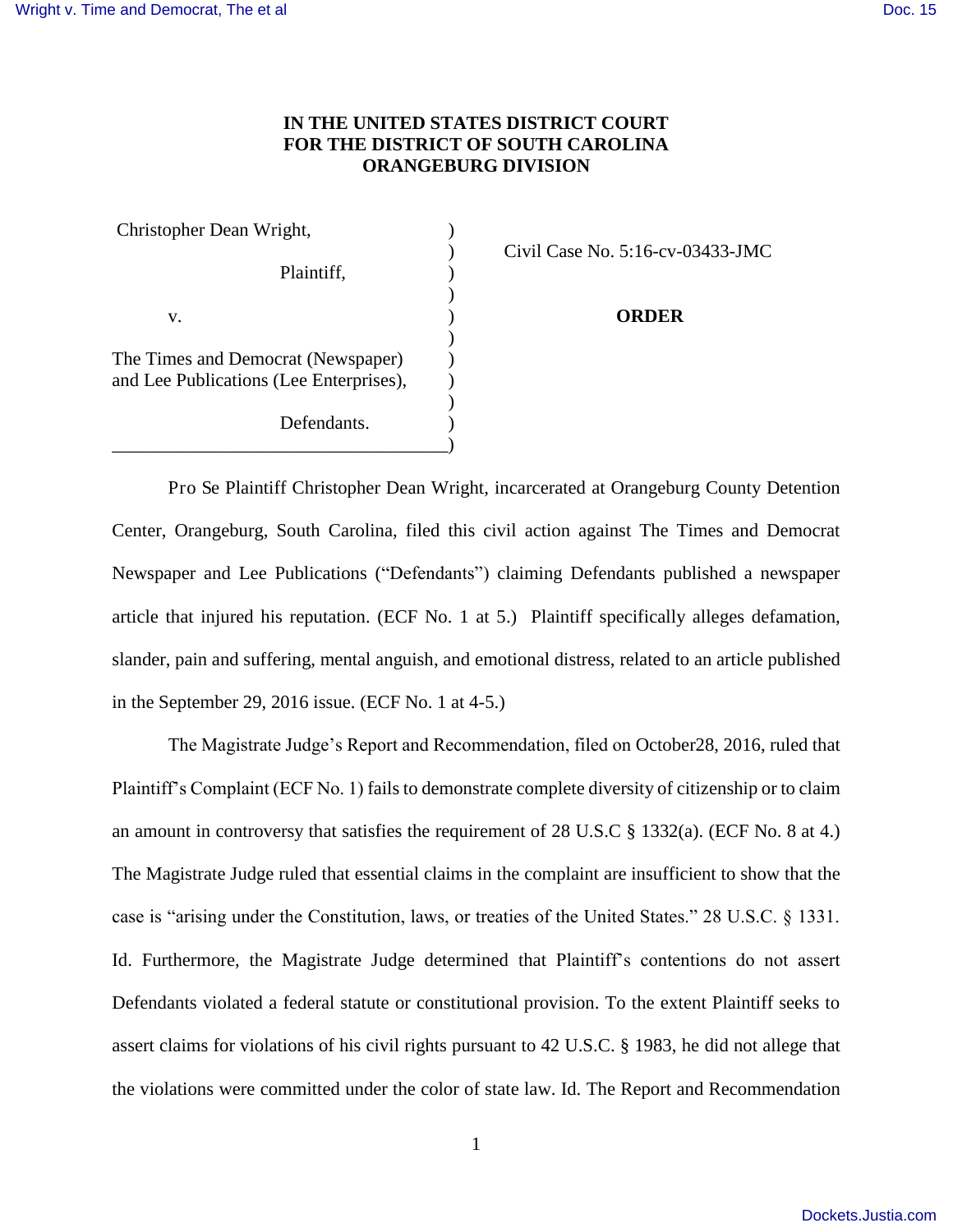sets forth in detail the relevant facts and legal standards on this matter, and the court incorporates the Magistrate Judge's recommendation herein without a recitation.

The Magistrate Judge's Report and Recommendation is made in accordance with 28 U.S.C. § 636(b)(1) and Local Civil Rule 73.02 for the District of South Carolina. The Magistrate Judge makes only a recommendation to this court. The recommendation has no presumptive weight. The responsibility to make a final determination remains with this court. Mathews v. Weber, 423 U.S. 261, 270-71 (1976). The court is charged with making a de novo determination of those portions of the Report and Recommendation to which specific objections are made, and the court may accept, reject, or modify, in whole or in part, the Magistrate Judge's recommendation or recommit the matter with instructions. See 28 U.S.C. § 636(b)(1).

 Plaintiff was advised of his right to file objections to the Report and Recommendation (ECF No. 8 at 6.) However, Plaintiff filed no objections to the Report and Recommendation. In the absence of objections to the Magistrate Judge's Report and Recommendation, this court is not required to provide an explanation for adopting the recommendation. Camby v. Davis, 718 F.2d 198, 199 (4th Cir. 1983). Rather, "in the absence of a timely filed objection, a district court need not conduct a de novo review, but instead must 'only satisfy itself that there is no clear error on the face of the record in order to accept the recommendation.'" Diamond v. Colonial Life & Acc. Ins. Co., 416 F.3d 310, 315 (4th Cir. 2005) (quoting Fed. R. Civ. P. 72 advisory committee's note). Furthermore, failure to file specific written objections to the Report and Recommendation results in a party's waiver of the right to appeal from the judgment of the District Court based upon such recommendation. 28 U.S.C. § 636(b)(1); Thomas v. Arn, 474 U.S. 140 (1985); Wright v. Collins, 766 F.2d 841 (4th Cir. 1985); United States v. Schronce, 727 F.2d 91 (4th Cir. 1984).

After a thorough review of the Report and Recommendation and the record in this case,